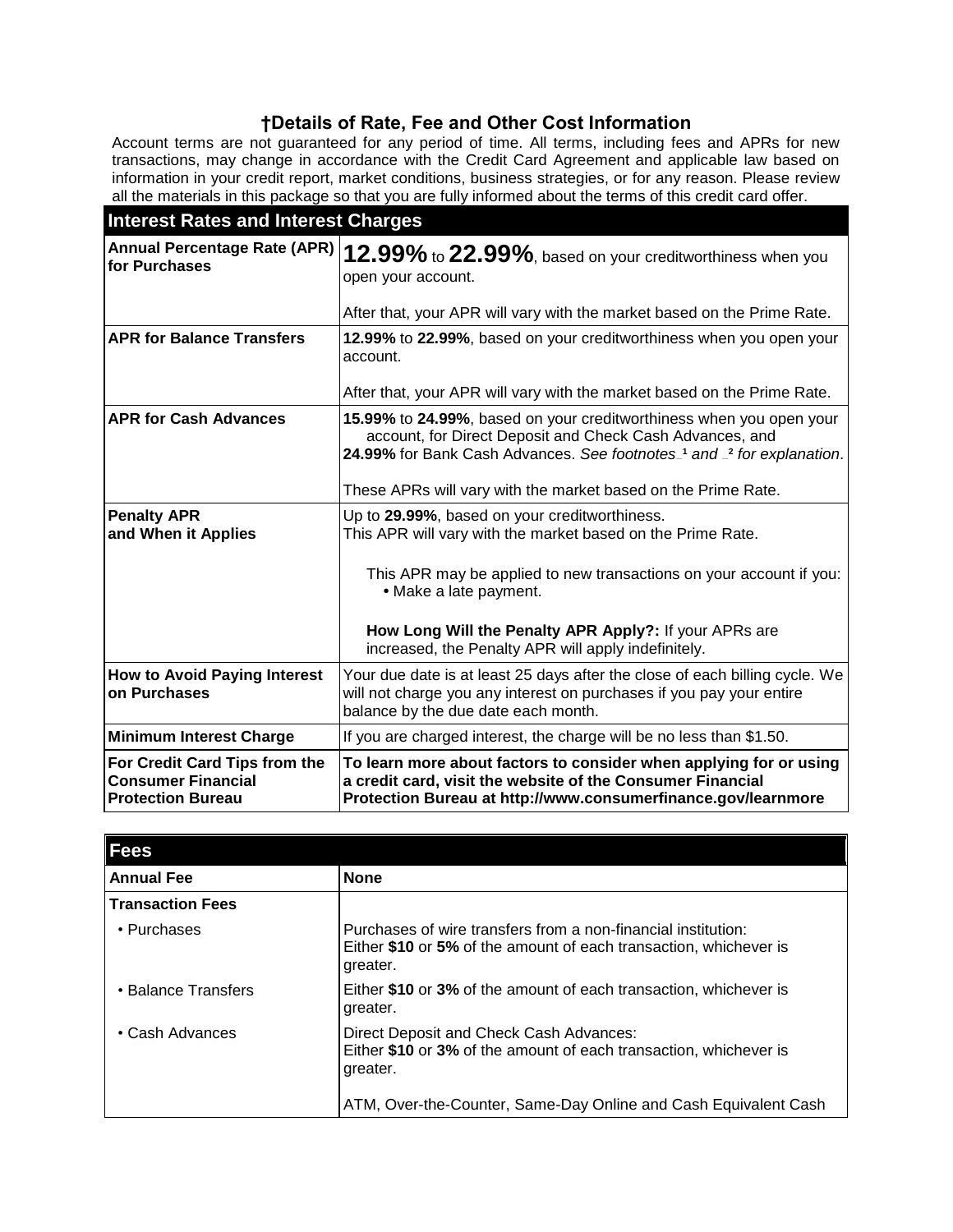|                             | Advances:<br>Either \$10 or 5% of the amount of each transaction, whichever is<br>greater.                                                                                                                          |
|-----------------------------|---------------------------------------------------------------------------------------------------------------------------------------------------------------------------------------------------------------------|
|                             | Overdraft Protection Cash Advances (if enrolled):<br>\$12 for each transaction (not assessed if checking account overdrawn<br>by less than \$12).                                                                   |
| <b>Foreign Transactions</b> | 3% of the U.S. Dollar amount of each transaction made in a foreign<br>currency or made in U.S. Dollars that is processed outside the United<br>States.<br>This fee will be in addition to any other applicable fee. |
| <b>Penalty Fees</b>         |                                                                                                                                                                                                                     |
| • Late Payment              | Up to $$38$                                                                                                                                                                                                         |
| • Returned Payment          | Up to \$27                                                                                                                                                                                                          |

**How We Will Calculate Your Balance:** We use a method called "average daily balance (including new purchases)."

**Payments are allocated to posted balances. If your account has balances with different APRs, we will allocate the amount of your payment equal to the Total Minimum Payment Due to the lowest APR balances first. Payment amounts in excess of your Total Minimum Payment Due will be applied to balances with higher APRs before balances with lower APRs.**

### **1**

Any Direct Deposits completed at the time your application is processed will be Balance Transfers. **2**

Bank Cash Advances include ATM, Over-the-Counter, Same-Day Online, Overdraft Protection and Cash Equivalent (money orders, foreign currency, and travelers checks from a non-financial institution, personto-person money transfers, bets, lottery tickets purchased outside the United States, casino gaming chips and bail bonds) Cash Advances.

## More Information about Penalty Fees and Penalty APR

Penalty Fees: If your Total Minimum Payment Due is not received by your Payment Due Date, a Late Payment Fee of \$27 will be assessed; \$38 for subsequent occurrences that are within 6 billing cycles of a previous occurrence. However, the Late Payment Fee will not exceed the total minimum payment that was due. If your balance is \$100 or less on the Payment Due Date, we will not assess a Late Payment Fee. The Returned Payment Fee will not exceed the total minimum payment that was due. Penalty APR: Your Penalty APR will not exceed 29.99% on new transactions. There is no Penalty APR on existing balances.

#### **CONDITIONS**

**By submitting this application, you: (1) acknowledge that you have reviewed the credit card Terms and Conditions; (2) agree to submit your application for this credit card subject to those Terms and Conditions; and (3) authorize us to use the information in your application, and any other information we or our affiliates have about you, to determine your ability to pay, as required by federal law.**

The words "you" and "your" apply to each person who submits the application. You have read the accompanying application, and you affirm that everything you have stated is true and complete. You are at least 18 years of age or you are at least 21 years of age if a permanent resident of Puerto Rico. You authorize Bank of America, N.A. (hereinafter "us" or "our") to obtain your credit report(s), employment history and any other information in order to approve or decline this application, service your account, and manage our relationship with you. You consent to our sharing of information about you and your account with the organization, if any, endorsing this credit card program. You authorize us to share with others, to the extent permitted by law, such information and our credit experience with you. In addition, you may as a customer later indicate a preference to exempt your account from some of the information-sharing with other companies ("opt-out"). If you accept or use an account, you do so subject to the terms of this application, the "Details of Rate, Fee and Other Cost Information" and the Credit Card Agreement, as it may be amended; you also agree to pay and/or to be held jointly and severally liable for all charges incurred under such terms. Any changes you make to the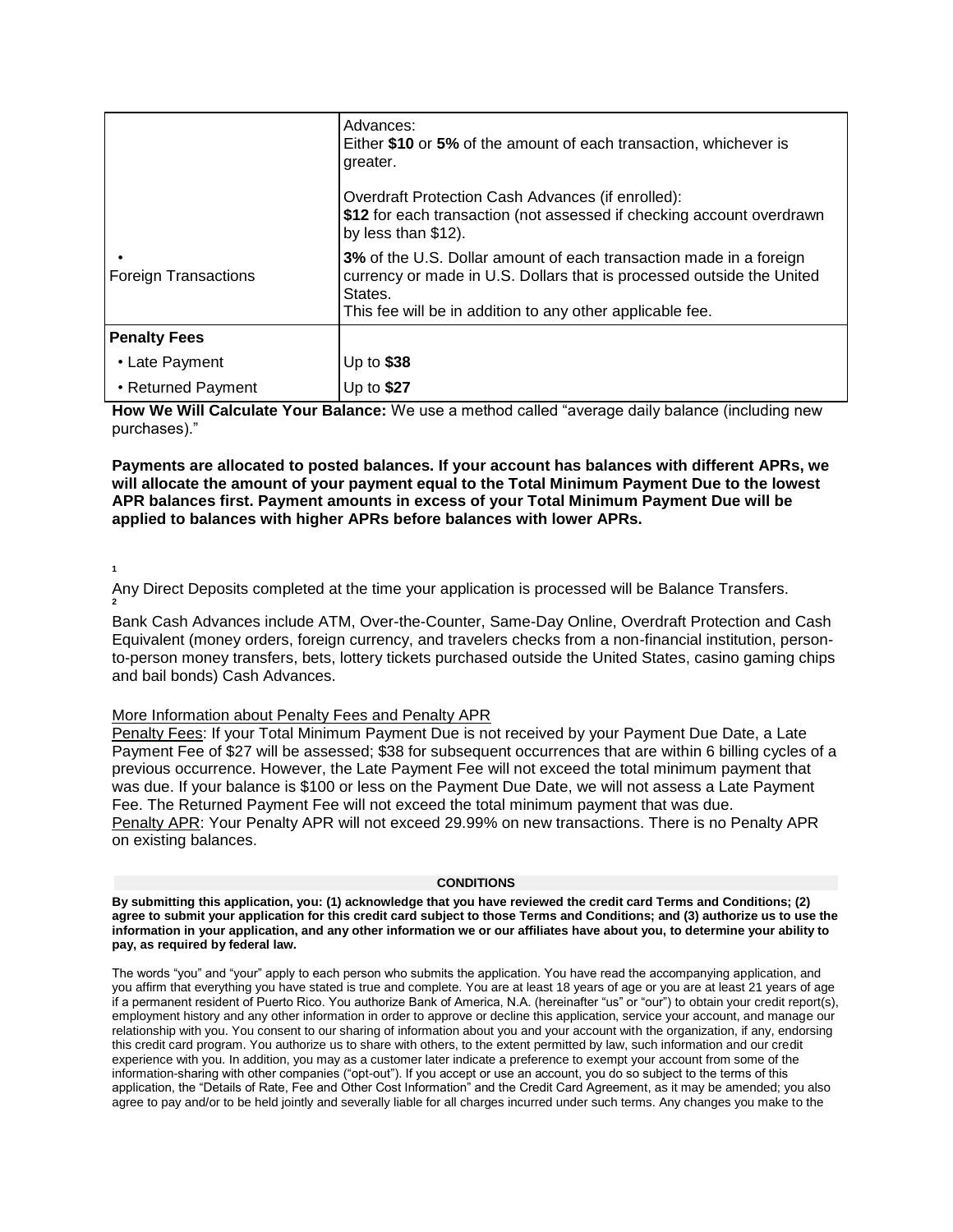terms of this application will have no effect. You understand that if your application is approved with a credit line that is greater than or equal to \$5,000, you will receive a Visa Signature® account; if your credit line is less than \$5,000, you will receive a Platinum Plus® account. The benefits for Platinum Plus® accounts differ from Visa Signature® accounts. You also understand that the Annual Percentage Rate you receive will be determined based on your creditworthiness. You understand that only a portion of your Total Credit Line will be available for Bank Cash Advances. You also understand that if you have existing credit card accounts with Bank of America, we may utilize the available credit on the existing account(s) to approve your new credit card. You accept that on a periodic basis your account may be considered for automatic upgrade at our discretion. You consent to and authorize us, any of our affiliates, or our marketing associates to monitor and/or record any of your phone conversations with any of our representatives. If additional development is necessary based on the application information provided, we will make every attempt to contact you.

#### **FEATURES**

**MyCruise® Rewards Program Information**. The MyCruise Points Rewards program is offered by and at the sole discretion of Royal Caribbean Cruises Ltd., Celebrity Cruises, Inc., and Azamara Club Cruises. Bank of America, N.A. is the issuer of all Royal Caribbean, Celebrity and Azamara Club Cruises Visa® credit card accounts and the administrator of the rewards program associated with the credit cards. Participants are automatically enrolled in the rewards program at no additional cost. Cardholders earn MyCruise Points based on qualifying purchases less credits, returns and adjustments ("Net Purchases") charged to the card each billing cycle. There are two earnings rates. You earn one (1) MyCruise Point for every one U.S. dollar (US \$1) of Net Purchases made with the card anywhere it is accepted. You earn a total of two (2) MyCruise Points (consisting of one bonus MyCruise Point and one base MyCruise Point) for every one U.S. dollar (US \$1) of Net Purchases made with the card in connection with products or services obtained through Royal Caribbean, Celebrity and Azamara. For any transaction to qualify for two (2) MyCruise Points, a Royal Caribbean, Celebrity or Azamara ship name or Royal Caribbean, Celebrity or Azamara must be identified as the merchant and appear as such on your monthly statement. Each Calendar Year, you may earn a maximum of five hundred forty thousand (540,000) MyCruise Points on qualifying transactions posting from January 1st through December 31st. MyCruise Points accumulate for a maximum of sixty (60) months from when they are first posted to the account (the Posting Date is not the same as the Transaction Date). This means that over the course of those 60 months (approximately 5 years), you may accumulate and redeem a maximum of two million seven hundred thousand (2,700,000) MyCruise Points. MyCruise Points may be redeemed for a MyCruise Reward by logging into your account at RoyalCaribbean.com/MyCruiseRewardsOnline. MyCruise Points cannot be redeemed if the account is not in good standing at the time of redemption. Other significant terms apply. Program subject to change. Details accompany new card account materials.

**Bonus Points Offer**. You will qualify for 10,000 one-time new cardholder Bonus Points in addition to your base Points if you use your new credit card account to make at least one transaction that posts to your account within 65 days of the account open date. This one-time promotion is limited to new customers opening an account in response to this offer. Other advertised promotional bonus points offers can vary from this promotion and may not be substituted. Bonus Points are credited to your account approximately 6-8 weeks after you qualify and they will count towards your maximum Yearly Points earnings limits. The value of this reward may constitute taxable income to you. You may be issued an Internal Revenue Service Form 1099 (or other appropriate form) that reflects the value of such reward. Please consult your tax advisor, as neither we, Royal Caribbean, nor our affiliates, provide tax advice.

**Discounted Companion Airfare Offer**. Cardholders that qualify for the Visa Signature card will receive a discounted companion airline certificate good for two coach class, roundtrip airline tickets at a discounted price if you use your new credit card account to make at least three transactions totaling at least \$3,500 (exclusive of any fees, returns and adjustments) that post to your account within 90 days of the account open date. 14-day advance purchase required. Fares subject to change without notice. Selection of airline varies by market. Airline service is not available in all markets. The discounted companion ticket is only available for travel in the continental U.S. on fares offered through Promotions in Travel LTD. Normal taxes and fees charged by the airline will apply to both tickets. Platinum Plus accounts are not eligible for this bonus offer. See complete terms and conditions sent with registration form. Additional restrictions may apply. Federal law prohibits students from receiving a premium.

**Card Benefits.** Certain restrictions apply to each benefit. Platinum Plus® card benefits differ from Visa Signature® card benefits (i.e., coverage amounts vary and some benefits are not available). Details accompany new account materials.

#### **BALANCE TRANSFERS**

If the total amount you request exceeds your Total Credit Line, we may send full or partial payment to your creditors in the order you provide them to us. Allow at least 2 weeks from account opening for processing. Continue paying each creditor until the transfer appears as a credit. Balance Transfers incur interest charges from the transaction date. If you revolve your balance to take advantage of a promotional or introductory offer, all transactions and balances, including purchases, will be charged interest. The Balance Transfer fee is 3% of the amount of the transaction (min. \$10). If you have a dispute with a creditor and pay that balance by transferring it to your new account, you may lose certain dispute rights. Balance Transfers may not be used to pay off or pay down any account issued by Bank of America, N.A., FIA Card Services, or its affiliates.

The information in this offer is updated regularly, but may have changed since the last update.

The Bank of America® Privacy Notice is available at [bankofamerica.com](https://www.bankofamerica.com/privacy/overview.go) and accompanies the Credit Card Agreement.